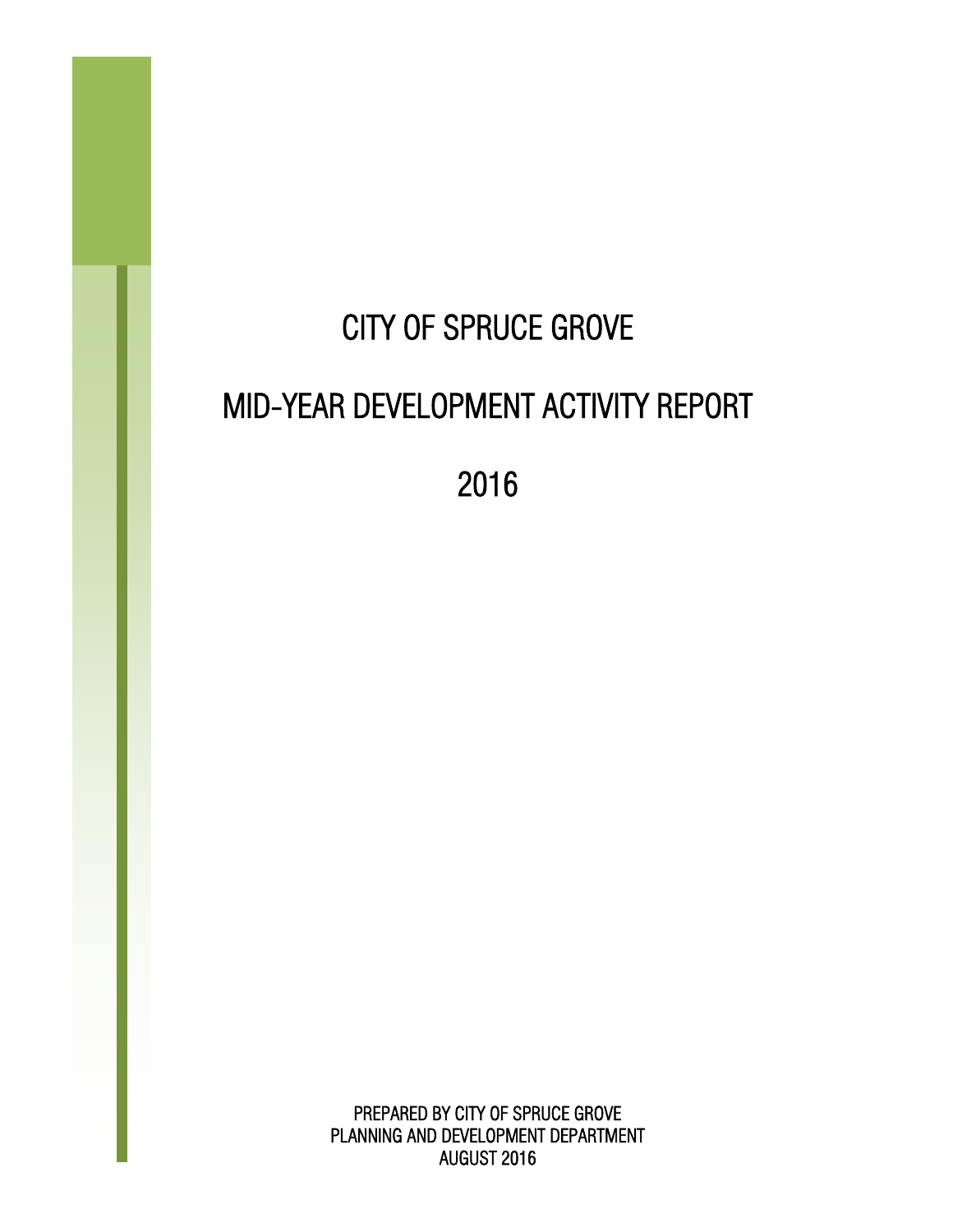## City of Spruce Grove Mid-Year Development Activity Report – 2016

### *Introduction*

The Planning and Development Department prepares a mid-year development activity report, as well as a more in-depth annual report providing additional data and analysis. Administration compiles these reports in order to provide an outlook to Council that might indicate future trends in population growth, increases in property tax payers, and the cost for providing both hard and soft infrastructure to the community at large. The mid-year reports are posted on the City's website accompanied with a press release. Timing of the reports will typically be in late summer for the first six months of activity each year and in March for the year-end report. The year-end report is also presented to Council or Committee of the Whole at a public meeting.

**Readers should note that all of the data shown in this report, whether for this year or previous years, refers solely to activity taking place between January 1 and June 30.** For a more complete picture, readers should refer to the annual report.

## *Building Permits*

Building permits are issued by the City in accordance with regulations set out in the Alberta Building Code. Approvals are based on building plans and technical reports that are reviewed for conformance to safety codes. For new construction of houses and businesses, both a building and a development permit are required; however, for structural alterations to buildings, only a building permit may be required. Building permits are the industry standard used to track growth in development for communities

as it is the last permitting process before building construction, and therefore the most indicative of pending construction activity. As such, more attention is typically placed on analysis of building permits than development permits.

While the trend over the first six months of 2016 followed typical seasonal activity of lower permits in the winter with permit activity levels ramping up in summer (**Figure 1**), permitting levels are significantly lower than 2015.

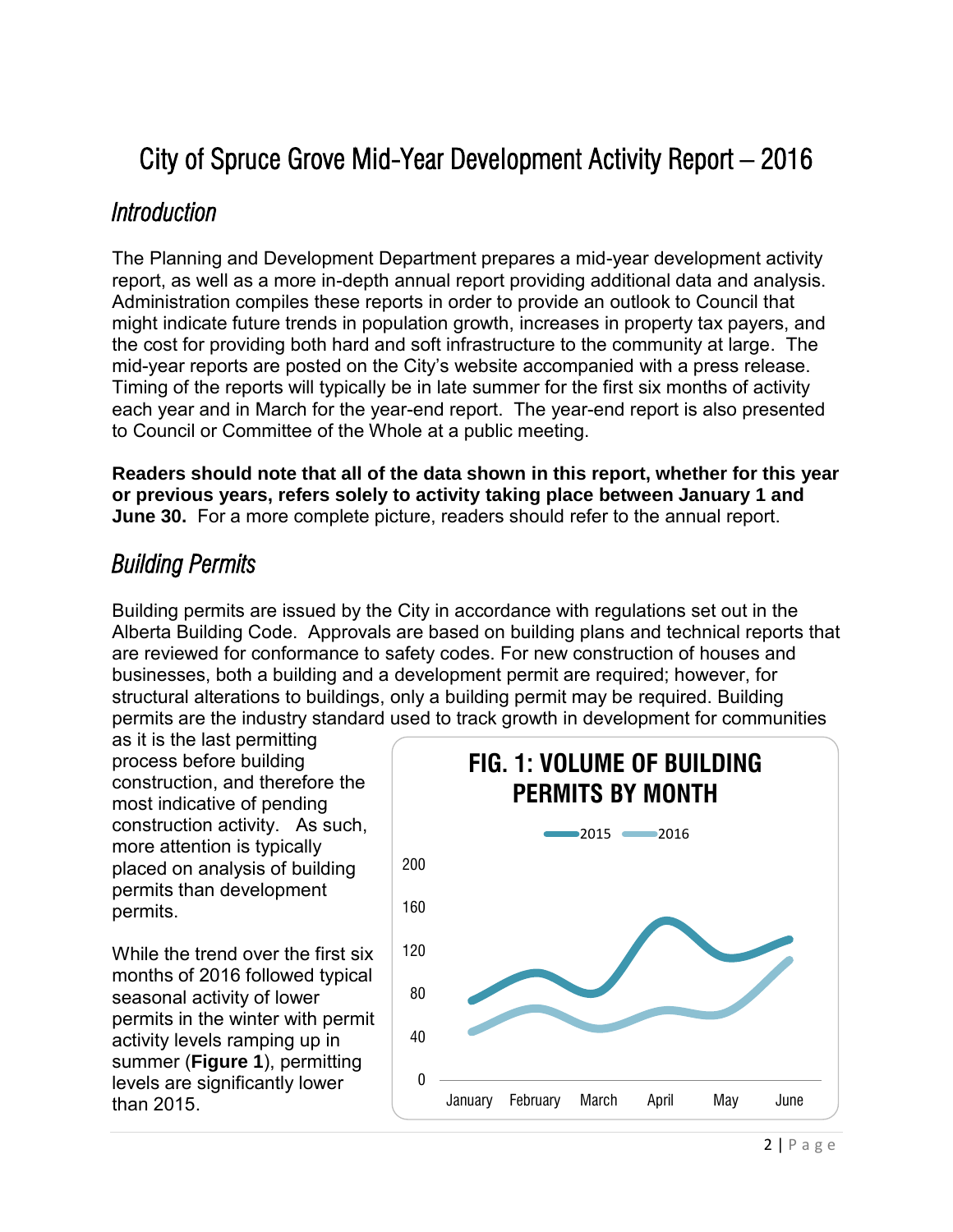

As shown in **Figure 2**, building permits issued during the first half of the year dropped by 38% from a record 649 permits in 2015 to 400 permits in 2016. Permitting levels for 2016 have returned to normal for Spruce Grove, reflecting typical levels between the years 2008 to 2011.

Delving deeper into the numbers, the City looks at the distribution of building permits issued, categorized by residential, commercial,

industrial or institutional use. Residential construction continues to dominate permit activity in Spruce Grove. Therefore, residential permit activity is broken down into new construction and improvements for charting purposes. For the purpose of this report, improvements also include new detached garages.

As seen in **Figure 3**, about 38% of building permits issued in the first half of 2016 were for new dwellings, and another 54% of permits were for residential improvements, for a total of nearly 92% of all permits. While the overall residential percentage of 92% is typical, the ratio of new residential permits to improvements has shifted in 2016; new residential permits often comprises close to 50% of permits, whereas that percentage has been reduced to 38%. Residential improvements, conversely, has increased its

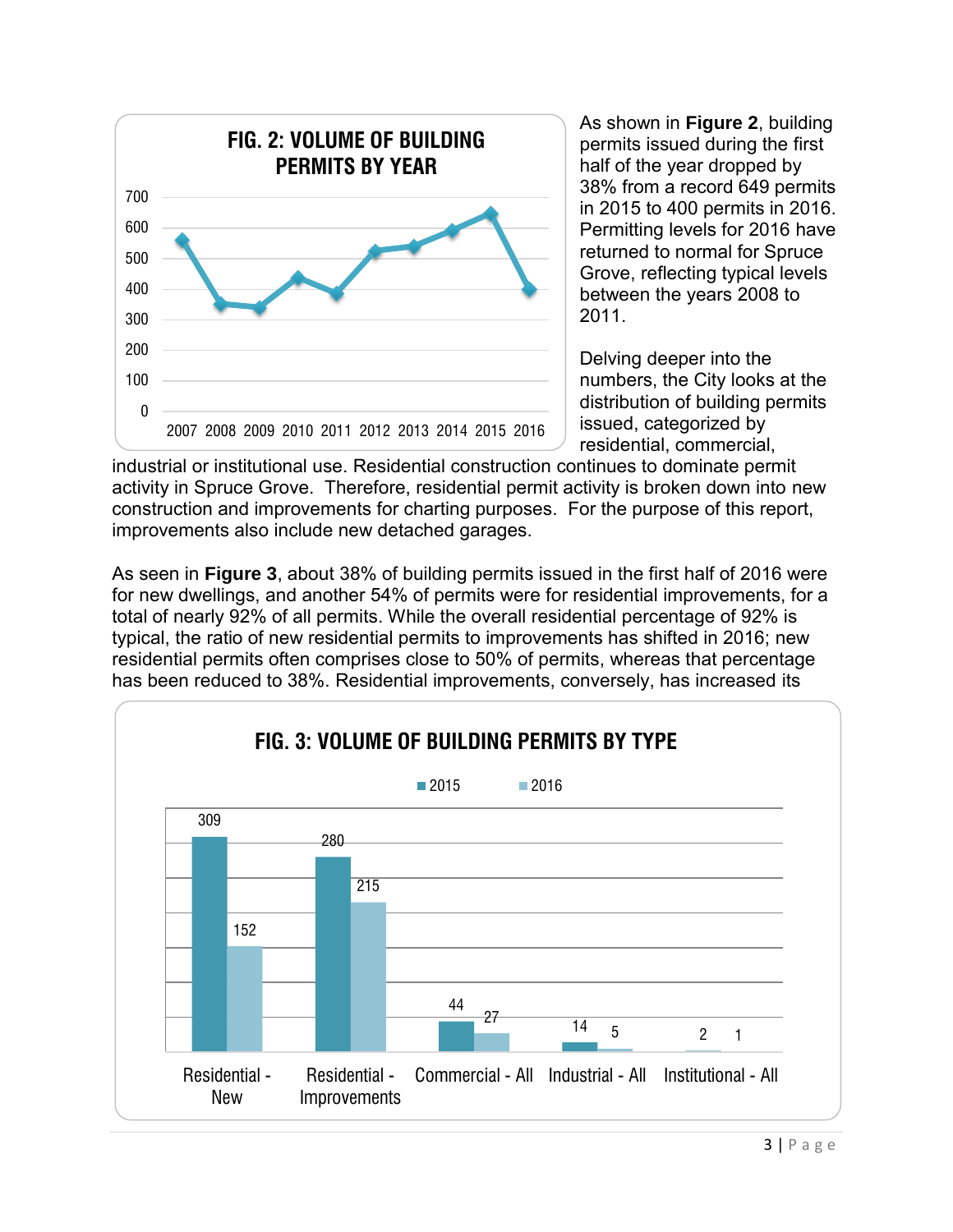

percentage of the overall building permit share to 54%. Commercial permits accounted for approximately 7% of the building permit activity in Spruce Grove, consistent with 2015, while industrial activity fell from 2% of permits in 2015 to 1.2% in 2016.

Building permit valuations in 2016 largely mirror the permit activity breakdown detailed in the previous paragraph, which is atypical in Spruce

Grove. Usually non-residential activity provides a higher percentage of valuation; however, 2016 has seen fewer new buildings with large valuations and more improvements. **Figure 4** depicts the value of building permits when assessed by building type. As an example, commercial construction in 2016 represented 5% of all building permits and 6.2% of the valuation, which is not a large difference. Industrial investment levels were approximately 2.2% for the first six months of the year.

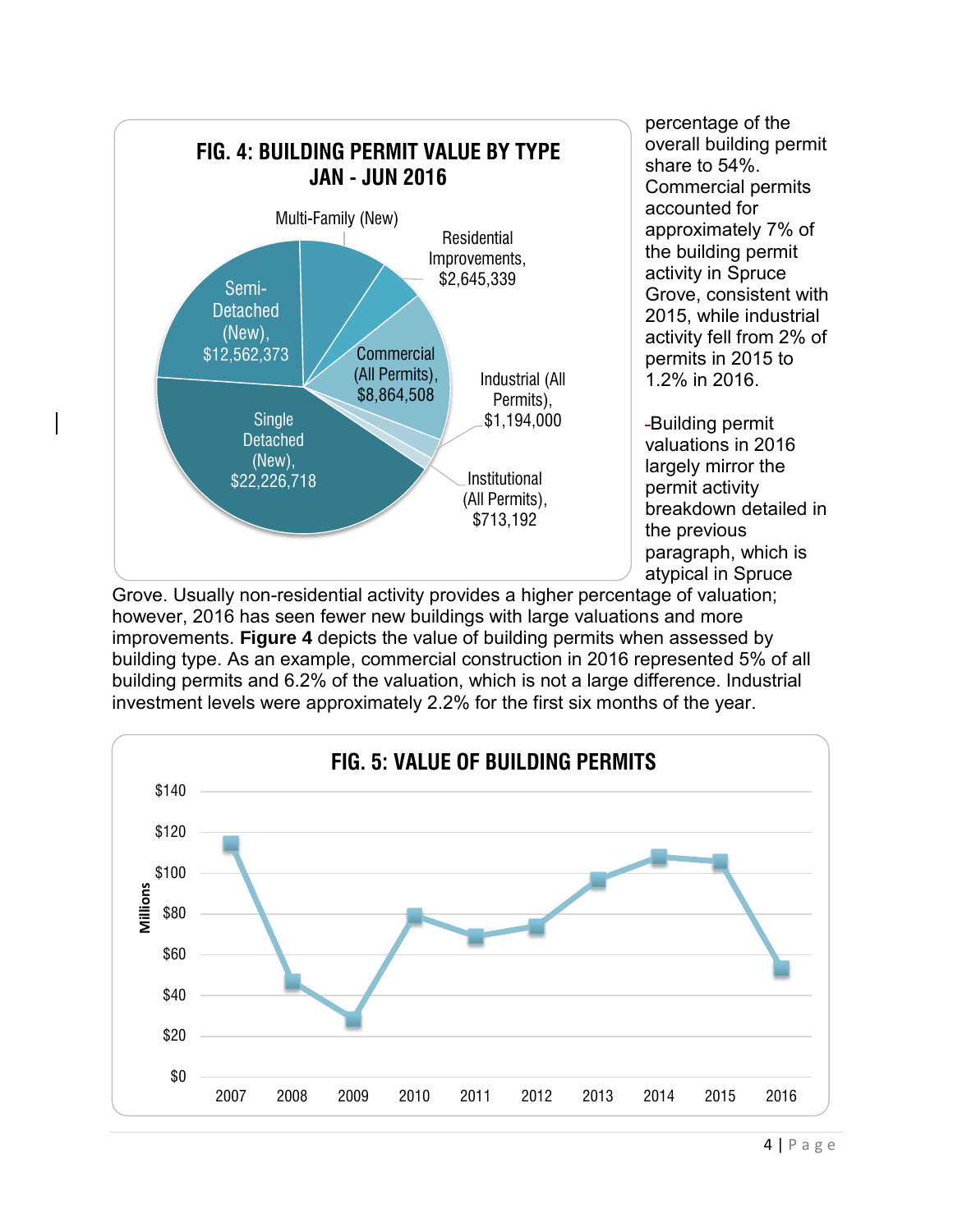Overall most private investment in Spruce Grove goes toward the construction of new residential units, including single detached, semi-detached and multi-family dwellings. Generally, over the course of a year, the residential permit values are much higher than the non-residential values. At the beginning of 2016, Administration predicted muted levels of investment across all development types given the economic climate in the region.

The last graph in this section, **Figure 5** (previous page), displays the value of building permits by year since 2009. These values are not adjusted for inflation. We can see from the graph that the first six months of 2016 show permit valuation at the lowest level in recent years, with a total permit value of \$53.4 million, about 50% less than 2016. Looking at Figure 5, one can draw parallels in the correction of 2009 and 2010 following record construction valuations in 2006 and 2007. As we can see, the correction in 2016 follows the same cyclical pattern, but so far the correction is not as severe. Administration expects muted investment levels through the end of the year.





## *Development Permits*

Development permits are issued by the City's development officers in order to approve the location and use of a building on a property in accordance with the Land Use Bylaw. Development permits are valid for one year after the date of approval, and are therefore often a good indicator of what levels of construction *may* occur in the next several months.

For the first six months of the year, development permits have decreased in volume by approximately 30% compared to the same period in 2015, returning to activity levels typical before the most recent boom (**Figures 6 & 7**).

**Figure 8** (next page) looks at the number of development permit approvals broken down by the type of permit. As expected in Spruce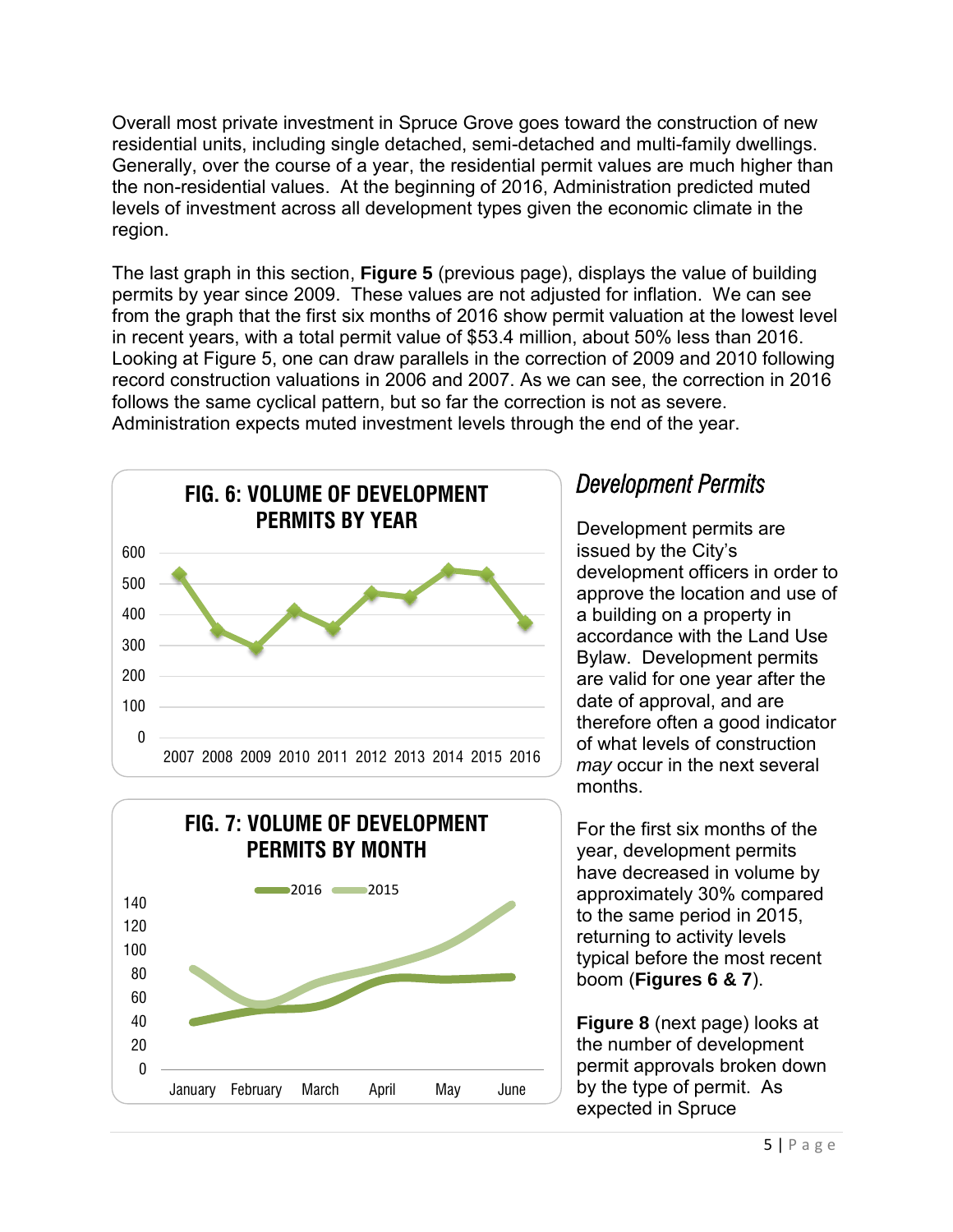Grove, residential permits represent the majority of applications. Residential development is broken down by new development and improvements, but for all other categories new construction and improvements are combined, due to smaller overall numbers. Residential improvements include new garages. The number of commercial permits includes changes in occupancy (i.e. a new shop moving into an existing building) as well as the development of new commercial buildings.



## *Business Licences*

The City of Spruce Grove issues business licences to people or companies wishing to operate a commercial enterprise. Licences are issued for typical 'storefront' businesses, as well as temporary operations and home occupations. The business licence numbers in this graph also include non-resident businesses, which are businesses physically located outside Spruce Grove that conduct business within the City. The number of businesses fluctuates throughout the year as new licences are approved and some are cancelled.

In January 2014 a new Business Licence Bylaw went into effect, and the City moved its tracking of business licences to the CityView software program. Staff took the opportunity build a new, clean business licence database. All businesses were sent notifications and given the opportunity to renew licences online. At the time of renewal, all businesses needed to verify their information, including business location, owner, etc., which was never requested in the past. This formal verification process resulted in a major revision to the number of resident and non-resident businesses operating in the City.

That said, business licence numbers have increased since 2013. The number of businesses licensed in 2013 was 1,370, which increased to 1,600 in 2015 and a slight decrease to 1,560 in 2016. The move to online renewal options and free renewal for resident business has been a highly successful program, resulting in nearly all businesses voluntarily renewing their licences by the February 15 deadline. The new process has resulted in greater efficiencies in business licence renewals and a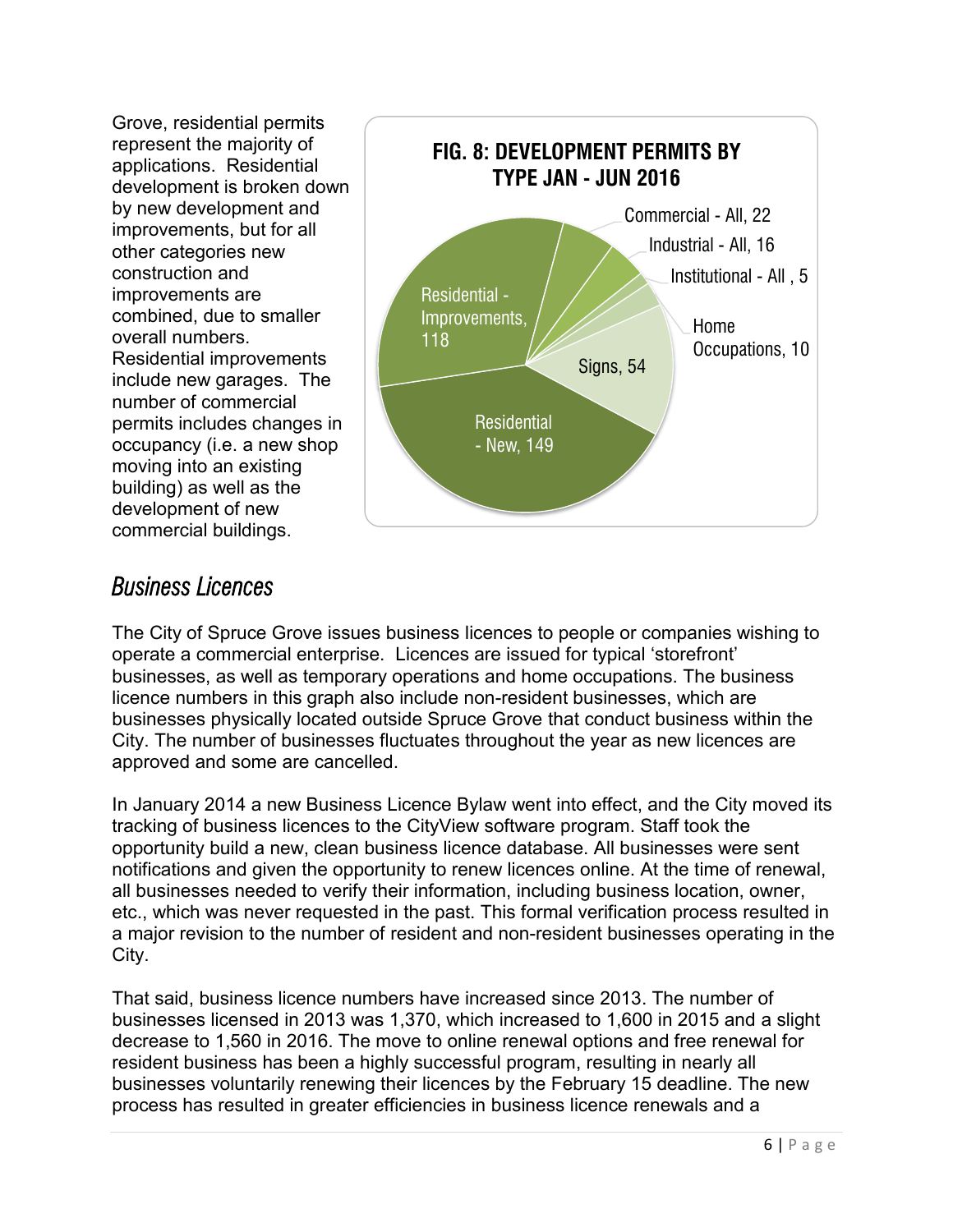significant reduction in the amount of enforcement required for businesses to gain compliance with the Business Licence Bylaw.

### *Other*

Spruce Grove continues to track the number of compliance requests received by the City. Letters of compliance are a service offered by the City to assist homeowners with real estate transactions. Generally, the number of compliances issued reflects the level of activity in the real estate market. We can see from **Figure 9**, compliance requests have returned to more